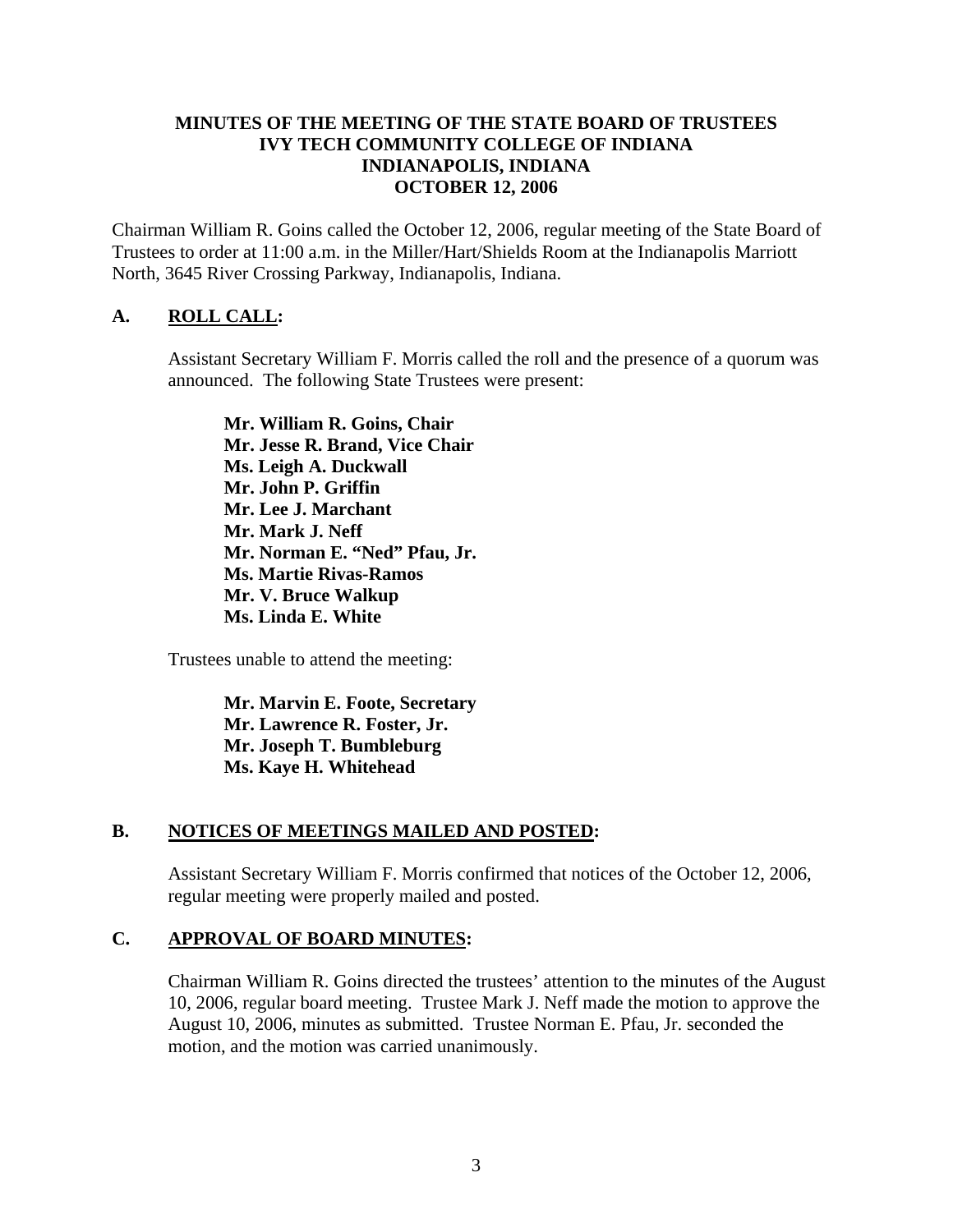### **BOARD MINUTES OCTOBER 12, 2006**

## **D. STATE OF THE COLLEGE:**

Chairman Goins called on President Gerald I. Lamkin for the **President's Report.**

- President Lamkin invited the Ivy Tech Foundation Board of Directors Chair, Ms. Cornelia Brown, to address the State Board about the Ivy Tech Foundation. Ms. Brown thanked the president for inviting her to share exciting news about the Ivy Tech Foundation with the State Trustees. She said that it has been her pleasure to serve with the president and with the wonderful volunteer Foundation board. Thanks to the generosity of our friends, more than \$18.3 million was contributed to the Foundation this year. Fellowships total just under \$1.5 million and endowment contributions brought the assessed value of endowed scholarship funds to over \$20 million, which is a permanent source of support for our students. In total, \$14.8 million was expended on equipment, building enhancements, student initiatives, and specialization programs. However, those are just numbers: The real purpose of the Foundation is to help the College change lives, and our volunteers are committed to that ideal. This year, two members are leaving the Foundation Board: Mo Morrison from South Bend and Tom Taylor from Indianapolis. They have given so much to Ivy Tech over the years. As old friends leave, new directors take up their cause. Bill Grote from Madison and Mike Harmless from Greencastle will be ratified as directors at the meeting this afternoon. Ms. Brown stressed that it is so important that the Foundation Board and the State Board work in harmony and constant communication. She said that she welcomed this opportunity to address the Trustees to explain what the Foundation is doing to help them and the College and that the Foundation Board welcomes opportunities to work more closely together with the State Trustees. There are many challenges facing the College and its students, and together we can make a real difference in Indiana's future.
- President Lamkin reminded the Trustees that the Foundation Board meeting would occur later this afternoon from 1:00 p.m. to 3:00 p.m., and he invited all of the State Trustees to attend.
- President Lamkin called on Vice President for Administration, Bill Morris, for a report on the Region 6 Chancellor search process. Vice President Morris reminded the trustees that the Region 6 chancellor position has been vacant since Dr. Rob Jeffs accepted a position at Central Office a year ago. Because there were questions about how the region was aligned and particularly if Anderson should remain in Region 6 or become part of Region 8, the original thought was to ask someone to serve as an interim chancellor. That has been done very capably by Gail Chesterfield. Originally, that interim period was thought to last three to six months, but it has obviously run longer. Since the regional boundary issue has now been put on the back burner, efforts are underway to move forward with the search for the Region 6 chancellor. As the Board approved procedure has called for, the position was announced throughout the College. About a half dozen people from around the state expressed interest in the position. Vice President Morris met with the Region 6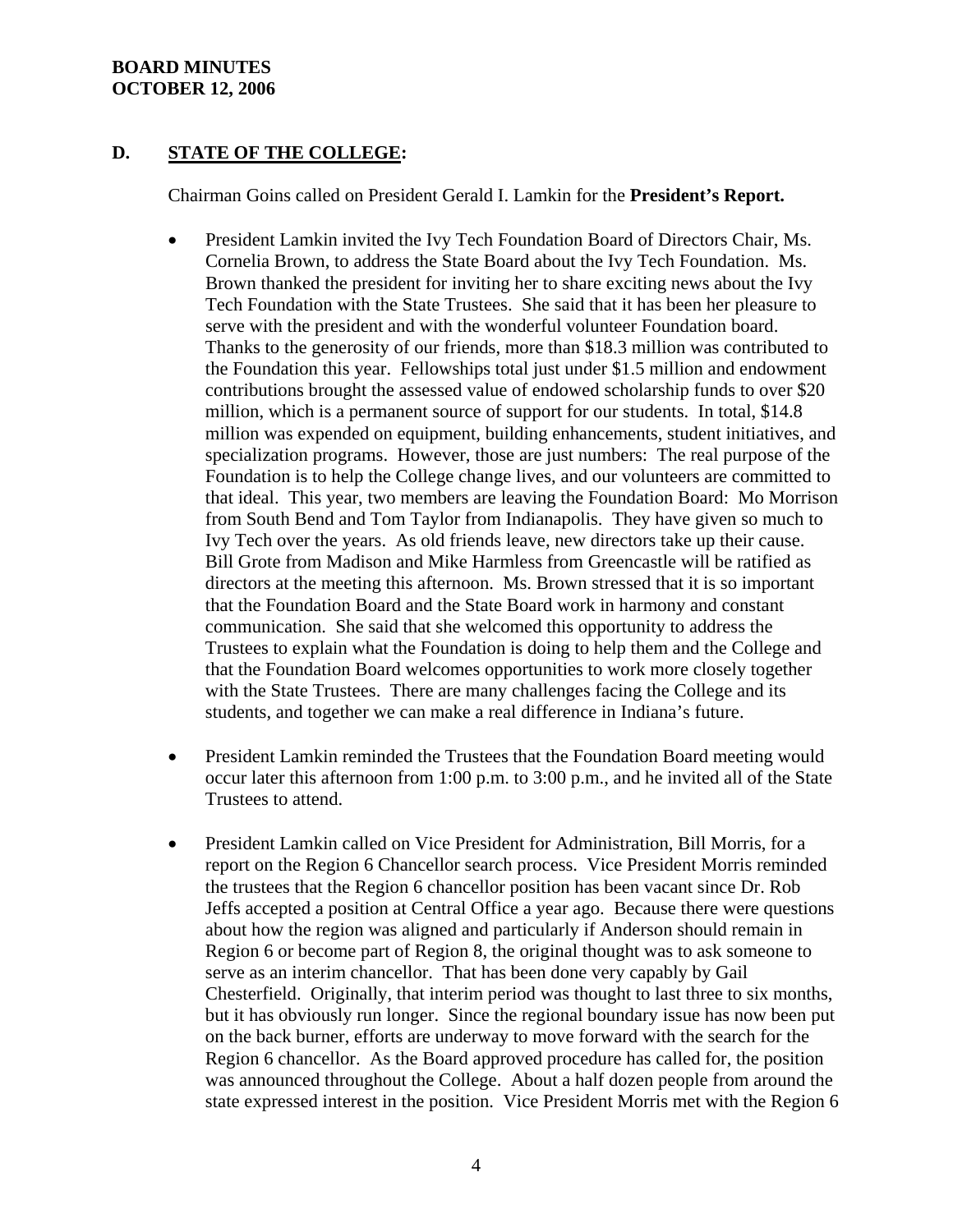Board Chair, Jeff Lang, and agreed that there are two, possibly three, candidates that should be considered before moving on to a national search. Those interviews will be scheduled for the last week of October. If things go well, the Board will be asked in December to confirm the president's selection for chancellor of Region 6. If for some reason one of the internal candidates is not selected or if the Region 6 Board decides that they would like to have a national pool to select from, the president will not bring his selection forward for approval until sometime next year.

• Concluding his report, President Lamkin next called on Jeff Fanter, Executive Director of Marketing and Communications, for an update on the latest marketing initiatives. Mr. Fanter directed the trustees to two items that had been distributed to them. The first item is the College's viewbook, and the second item is a copy of President Lamkin's speech to the Commission for Higher Education for the budget presentation tomorrow morning. It has been a year since the regional marketing directors worked towards putting together an integrated, statewide marketing campaign. This was an 18-month plan, and he was proud to report that nearly all of the goals have been accomplished within this year. He reminded the trustees that they have seen and heard the radio and TV spots, and the next piece to go along with those is a printed piece, the College viewbook. This is a statewide viewbook; all regions are utilizing it as their main recruitment tool in high schools. Mr. Fanter noted four things about this viewbook that he was especially proud of. First, all of the people pictured in the viewbook are Ivy Tech students. Second, the information contained in the viewbook is based on research and data conducted with high school focus groups around the state, asking them what they wanted to see in a viewbook and what information they wanted to know. Their answers fueled how this piece was put together. Third, the students featured in the viewbook had their e-mail addresses listed so they could be contacted by potential students who had questions about attending Ivy Tech. He said that he knew of only one other college that did something similar. Last, the cost efficiency of this project: 145,000 copies of the viewbook were printed statewide at 61 cents per copy. If the regions had printed these on their own, they could have cost about \$3.68 for 1,000. The extent of that efficiency is saving money on the production of the TV spots and radio spots for a total of nearly \$60,000 so far. Those are some of the initiatives the marketing directors took on in their statewide plan, and he is proud to report that they are well ahead of schedule with it. Based on reports from focus groups, the advertising is working. The target market in the first campaign was a primary audience of 18- to 24-years olds. That was our fastest growing group this fall, so we feel like we have made an impact. We will continue to work hard to make that impact with various other audiences. Concluding his report, Mr. Fanter alerted the Trustees to marketing initiatives coming to fruition in the months ahead. One is a statewide magazine due out in the next month. The second is a statewide license plate program that rolls out in January. The third piece is a separate viewbook and marketing packet for adult learners due out in January.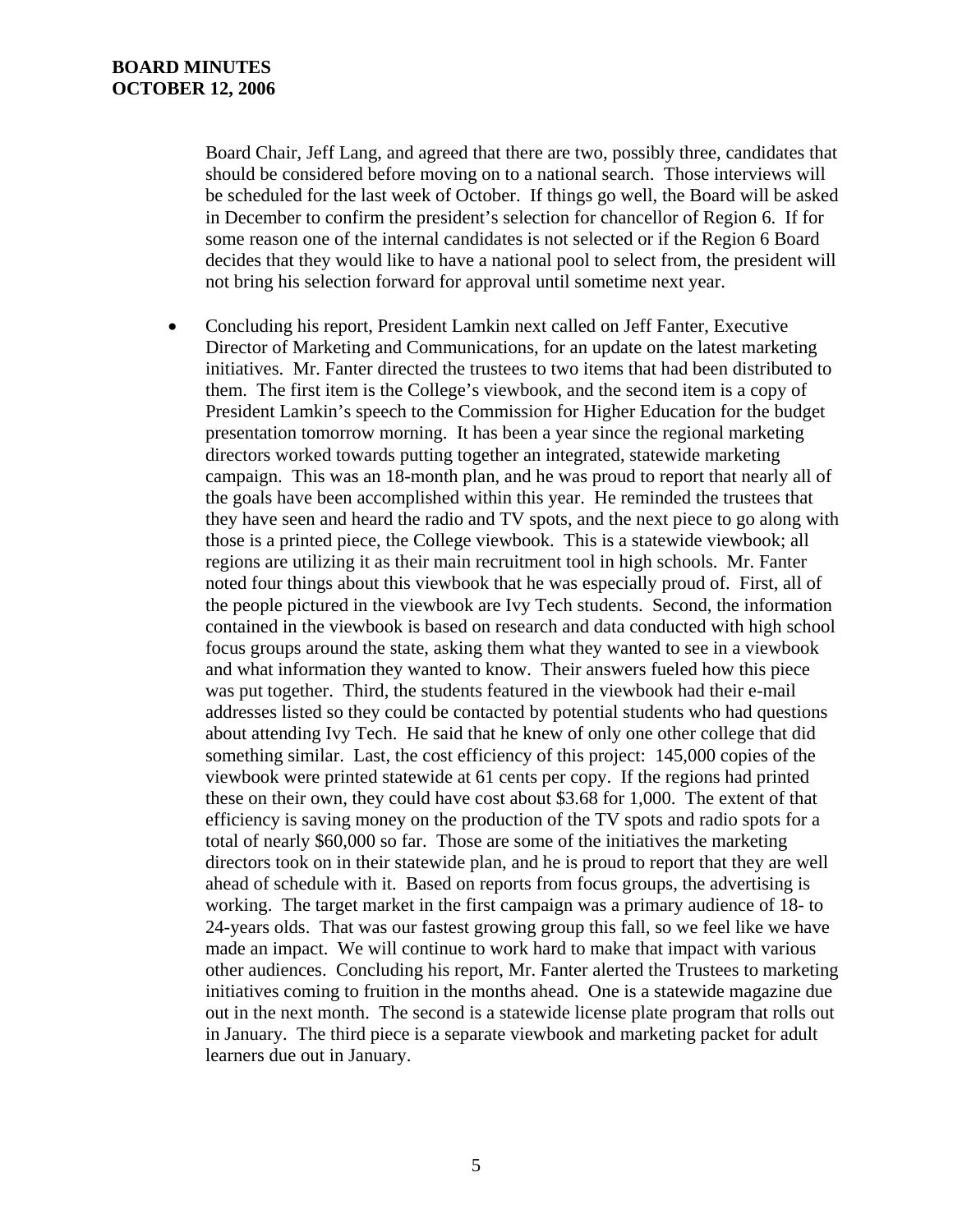### **BOARD MINUTES OCTOBER 12, 2006**

## **E. TREASURER'S REPORT:**

Chairman Goins called on Bob Holmes, Vice President for Finance/Treasurer, for the **Treasurer's Report**.

• Treasurer Bob Holmes said that we have completed the first quarter of the 2006-07 fiscal year. Through September, the revenues have increased by about \$9 million from this time last year. The vast majority of this increase is in student fees, where revenues are up over \$8 million over last year. State appropriations are up about \$1.4 million. Other income is down compared to last year as higher investment income is offset by lower overhead recovery and contract amounts. Our current investment yield is about 5.6 percent, significantly above the 3.8 percent in September of last year, which follows the national trend of interest rates. Vice President Holmes was pleased to report that he expects to receive payment from the State for about \$4 million that has been delayed since the 2001-02 fiscal year. Following the adoption of Senate Bill 345 by the last General Assembly, the State Budget Committee approved our request for release of these funds at their September meeting. Consistent with the State Board of Accounts' advice, we had previously recorded these funds as an accounts receivable, so it will not add to our assets, but it will reduce those accounts receivable from the state by about 40 percent. Expenditure increases are once again less than the revenue increases from last year. Expenditures are up by about \$7.3 million over last year. Compensation makes up about half of that increase and reflects the 3 and 4 percent salary pool that we had within the budget. In addition, we have added 31 new full-time faculty members across the College since September of last year. While that is a nice increase, because of the enrollment increase, we have only managed to stay about even in our ratio of student headcount per full-time faculty members. The increase in other expenses is largely due to the Integrated Information Systems project which is now in full swing. Last fiscal year, we did not really begin the IIS expenditures until about January. Of the \$3.8 million increase in total expenditures, \$2.6 million is due to the IIS project. Finally, following up on some of the comments that Mr. Fanter just made about the savings that can be achieved by buying in bulk, we have contracted with Crow Chizek to help us identify opportunities for savings in our technology areas. Vice President Holmes called for questions, and there were none. Trustee Pfau moved that the Treasurer's Report be approved. Trustee Neff seconded the motion, and the motion carried unanimously.

# **F. COMMITTEE REPORTS:**

- **Item 1** Reporting for the **Executive Committee**, Chairman Goins reported that no Executive Committee has been held since the Board last met.
	- Chairman Goins acknowledged the contributions of the four outgoing State Trustees and explained that all four had been recognized at dinner the previous evening. All were presented the Distinguished Service Awards recognizing their efforts, and Chairman Goins asked Trustee V. Bruce Walkup to present the resolutions recognizing their efforts. Trustee Walkup moved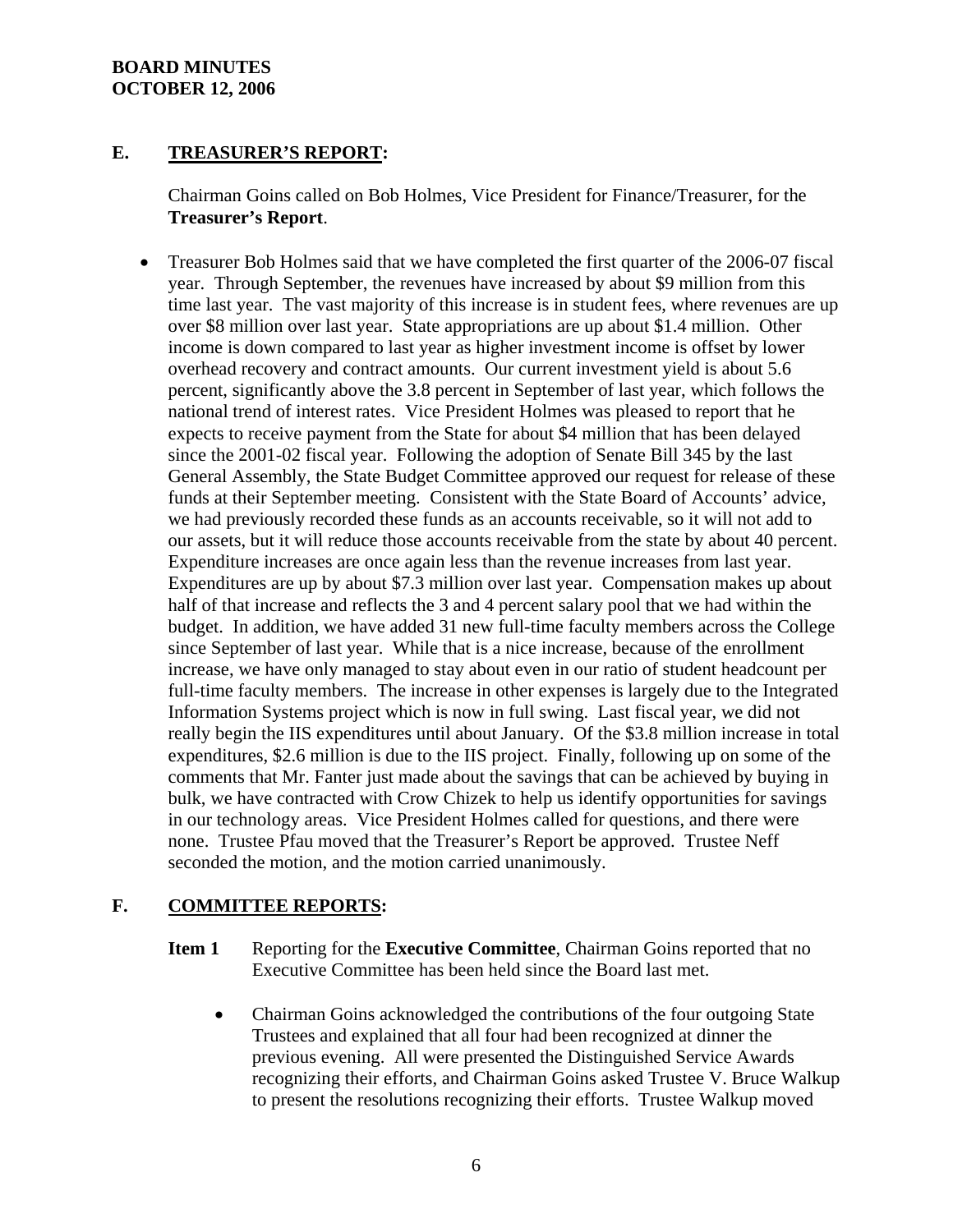that the four resolutions be adopted. Those resolutions are delineated as follows:

### **Resolution Number 2006-57, Distinguished Service Award for Louis R. Martinez**

**Resolution Number 2006-28, Distinguished Service Award for Thomas J. Trauring**

**Resolution Number 2006-59, Distinguished Service Award for Jerry D. Speidel**

## **Resolution Number 2006-60, Distinguished Service Award for Francis H. Lueken, Jr.**

Trustee Pfau seconded the motion to approve the above four resolutions, and the motion carried unanimously.

• Chairman Goins called on Trustee Neff to present Resolution Number 2006-61, and to present the names of all recommended candidates to fill each regional trustee vacancy. Trustee Neff made the motion to appoint the following candidates to the respective regional boards:

| <b>Region 1</b>  | Andrew S. Kyres               | Commerce                  |
|------------------|-------------------------------|---------------------------|
| <b>Region 13</b> | Paul Perkins<br>Michael Dalby | Manufacturing<br>At-Large |

Trustee Jesse R. Brand seconded the motion to approve **Resolution Number 2006-61, Appointment of Regional Trustees**, and the motion carried unanimously.

**Item 2** Chairman Goins suggested that the Board consider the following 2 resolutions as a single consent action since each had been thoroughly discussed in the Budget & Finance Committee meeting and with the entire Board in the Joint Committee meeting earlier this morning. With the Board fully apprised of each proposed resolution, Trustee Norman E. Pfau, Jr. moved that the 2 resolutions be adopted. Those resolutions are delineated as follows:

## **Resolution Number 2006-62, Approval of Regional Operating Budgets**

### **Resolution Number 2006-63, Approval of Computer Hardware Maintenance and Software License Agreement**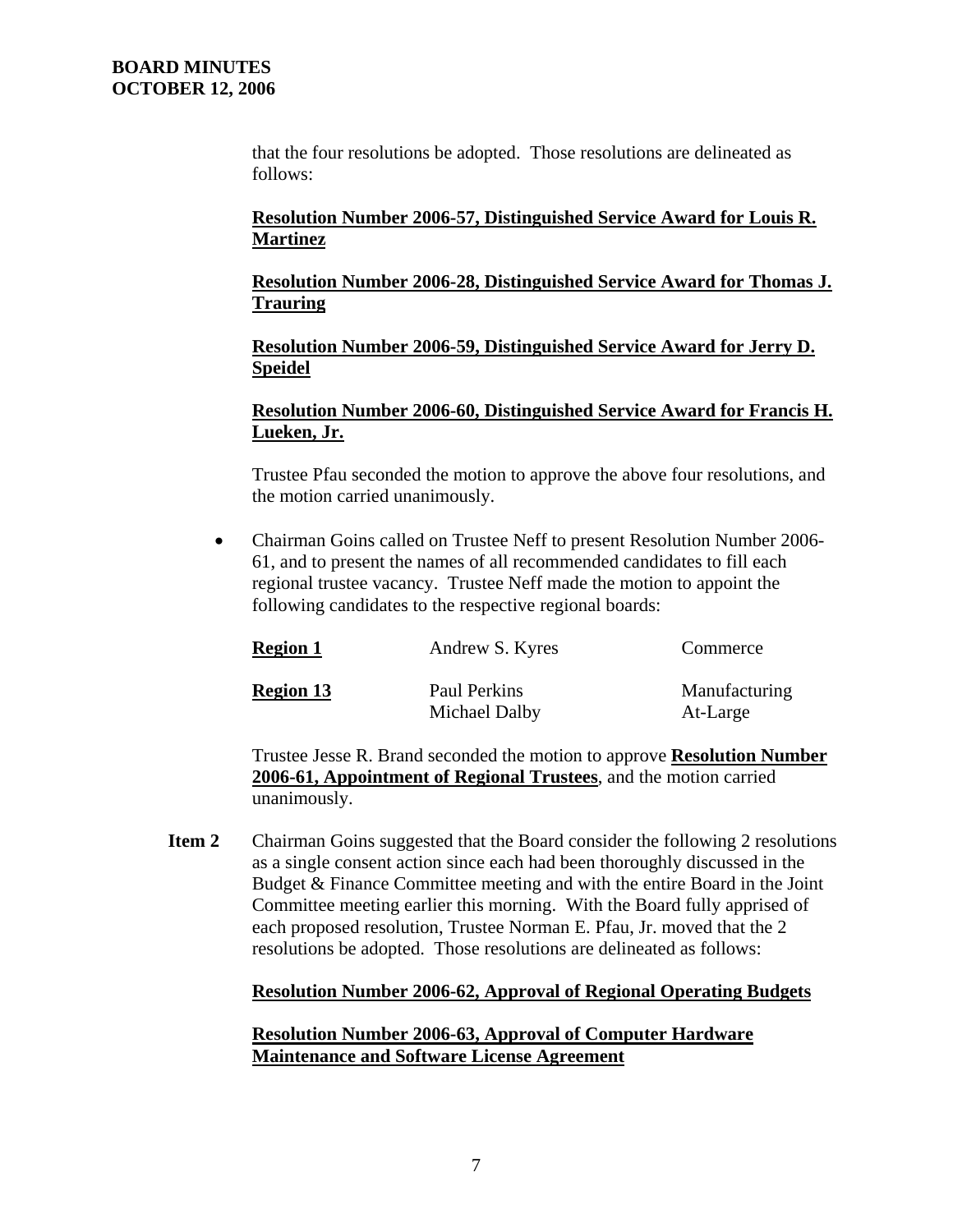Trustee Walkup seconded the motion to approve the above 2 resolutions, and the motion carried unanimously.

- **Item 3** Chairman Goins called upon Trustee Lee J. Marchant to give the **Planning and Education Committee** Report. With the Board fully apprised of the proposed resolution, Trustee Marchant moved that **Resolution Number 2006- 64, Approval of New Programs,** be approved. Trustee Martie Rivas-Ramos seconded the motion, and the motion carried unanimously.
- **Item 4** Chairman Goins suggested that the Board consider the following 3 resolutions as a single consent action since each had been thoroughly discussed in the Buildings, Grounds, and Capital Committee meeting, and with the entire Board in the Joint Committee meeting earlier this morning. With the Board fully apprised of each proposed resolution, Trustee John P. Griffin moved that all 3 resolutions be adopted. Those resolutions are delineated as follows:

**Resolution Number 2006-65, Approval to Receive 0.43 Acres of Land at 366 West Third Street in Peru as a Gift from the City of Peru, Region 5**

**Resolution Number 2006-66, Approval to Amend the Agreement with InterDesign Inc. to add Construction Administration to Their Design Contract for the CWD Building Renovation, Region 7**

### **Resolution Number 2006-67, Approval to Purchase Land in Madison, Region 11**

Trustee Brand seconded the motion to approve the above 3 resolutions, and the motion carried unanimously.

At this time, President Lamkin acknowledged Dick Tully, Executive Director of Institutional and Facilities Planning. He said that he has heard from chancellors and regional boards about how much Mr. Tully has done for the regions and that they all appreciate his hard work.

**Item 5** Chairman Goins called upon Trustee Neff to give the **Audit Committee Report**. Trustee Neff said the Internal Audit Department's Charter needed to be updated, and he explained that this update would involve the Communication of Identified Issues paragraph outlining audit report distribution. The update will change the distribution of Audit reports to include all members of the State Board of Trustees Audit Committee. Trustee Neff moved for approval of this update, and Trustee Pfau seconded the motion. The motion carried unanimously.